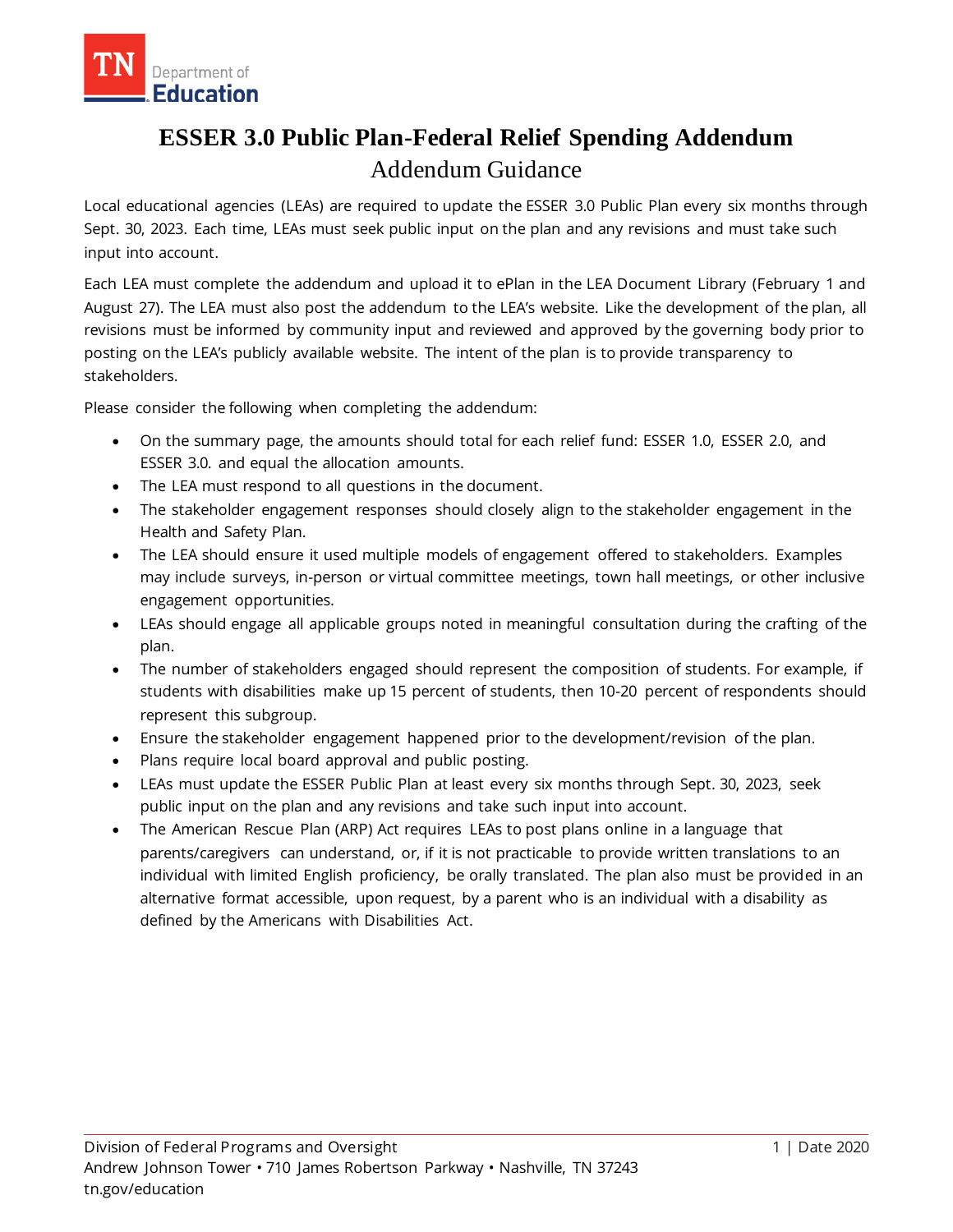

## **ESSER 3.0 Public Plan-Federal Relief Spending Addendum**

The Elementary and Secondary School Emergency Relief 3.0 (ESSER 3.0) Fund under the American Rescue Plan (ARP) Act of 2021, Public Law 117-2, was enacted on March 11, 2021. Funding provided to states and local educational agencies (LEAs) help safely reopen and sustain the safe operation of schools and address the impact of the coronavirus pandemic on the nation's students.

In the fall of 2021, LEAs developed and made publicly available a Public Plan-Federal Relief Spending. All plans were developed with meaningful public consultation with stakeholder groups. Like the development of the plan, all revisions must be informed by community input and reviewed and approved by the governing body prior to posting on the LEA's publicly available website.

The following information is intended to update stakeholders and address the requirement.

### *General Information*

LEA Name: Sweetwater City Schools

Director of Schools (Name): Mr. Rodney Boruff

ESSER Director (Name): Nancy Crabtree

Address: P.O. Box 231 Sweetwater, TN 37874

Phone #: (423) 337-7051 District Website: https://www.sweetwatercityschools.com/

Addendum Date: 2/10/22

| Total Student Enrollment: | 1,423  |
|---------------------------|--------|
| Grades Served:            | PreK-8 |
| Number of Schools:        |        |

### *Funding*

| <b>ESSER 1.0 Allocation:</b> | \$357,376.91   |
|------------------------------|----------------|
| <b>ESSER 2.0 Allocation:</b> | \$1,351,078.02 |
| <b>ESSER 3.0 Allocation:</b> | \$3,034,329.31 |
| <b>Total Allocation:</b>     | \$4,742,784.24 |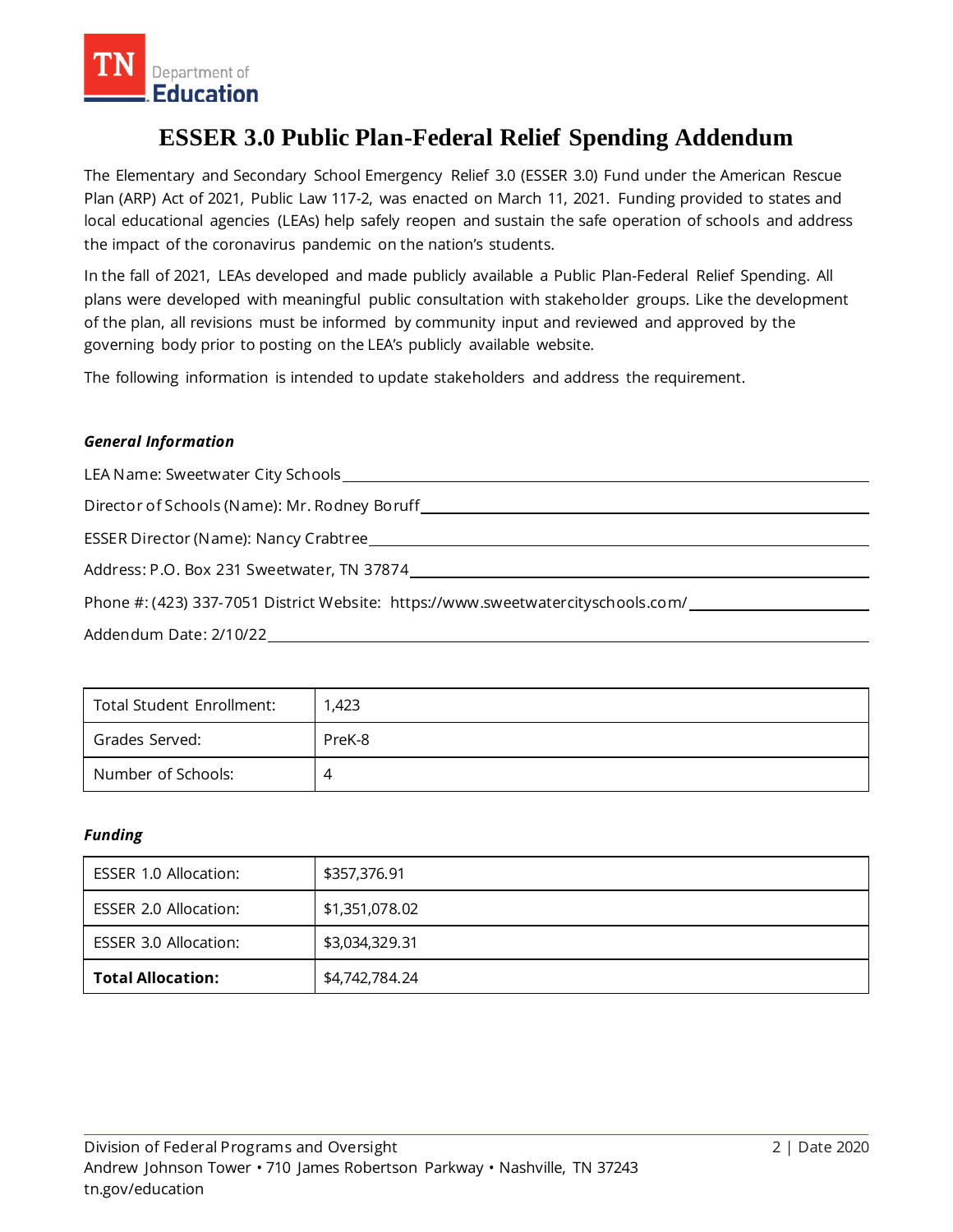

## *Budget Summary*

|                      |                             | <b>ESSER 1.0</b> | <b>ESSER 2.0</b> | <b>ESSER 3.0</b> |
|----------------------|-----------------------------|------------------|------------------|------------------|
| Academics            | Tutoring                    | 5,564.96         |                  |                  |
|                      | Summer Programming          |                  |                  |                  |
|                      | Early Reading               | 19,008.87        | 23,519.05        | 106,603.75       |
|                      | Interventionists            |                  |                  | 866,006.19       |
|                      | Other                       | 132,994.64       | 191,480.95       | 610,158.51       |
|                      | Sub-Total                   | 157,568.47       | 215,000          | 1,582,768.45     |
|                      |                             |                  |                  |                  |
| Student<br>Readiness | AP and Dual Credit/         |                  |                  |                  |
|                      | Enrollment Courses          |                  |                  |                  |
|                      | High School Innovation      |                  |                  |                  |
|                      | Academic Advising           |                  |                  |                  |
|                      | Special Populations         | 2,781.58         | 123,019          | 31,610.80        |
|                      | Mental Health               |                  | 65,249.06        | 137,433.06       |
|                      | Other                       |                  | 4,000            |                  |
|                      | Sub-Total                   | 2,781.58         | 192,268.06       | 169,043.86       |
|                      |                             |                  |                  |                  |
| Educators            | Strategic Teacher Retention |                  |                  |                  |
|                      | Grow Your Own               |                  |                  |                  |
|                      | Class Size Reduction        |                  |                  |                  |
|                      | Other                       | 13,550           |                  | 74,637           |
|                      | Sub-Total                   | 13,550           | $\mathbf 0$      | 74,637           |
|                      |                             |                  |                  |                  |
| Foundations          | Technology                  | 137,703.87       | 38,981           | 25,000           |
|                      | High Speed Internet         | 27,336.45        | 10,000           |                  |
|                      | Academic Space (facilities) |                  | 880,828.96       | 1,175,000        |
|                      | Auditing and Reporting      |                  |                  | 7,880            |
|                      | Other                       | 18,436.54        | 14,000           |                  |
|                      | Sub-Total                   | 183,476.86       | 943,809.96       | 1,207,880        |
|                      |                             |                  |                  |                  |
| <b>Total</b>         |                             | 357,376.91       | 1,351,078.02     | 3,034,329.31     |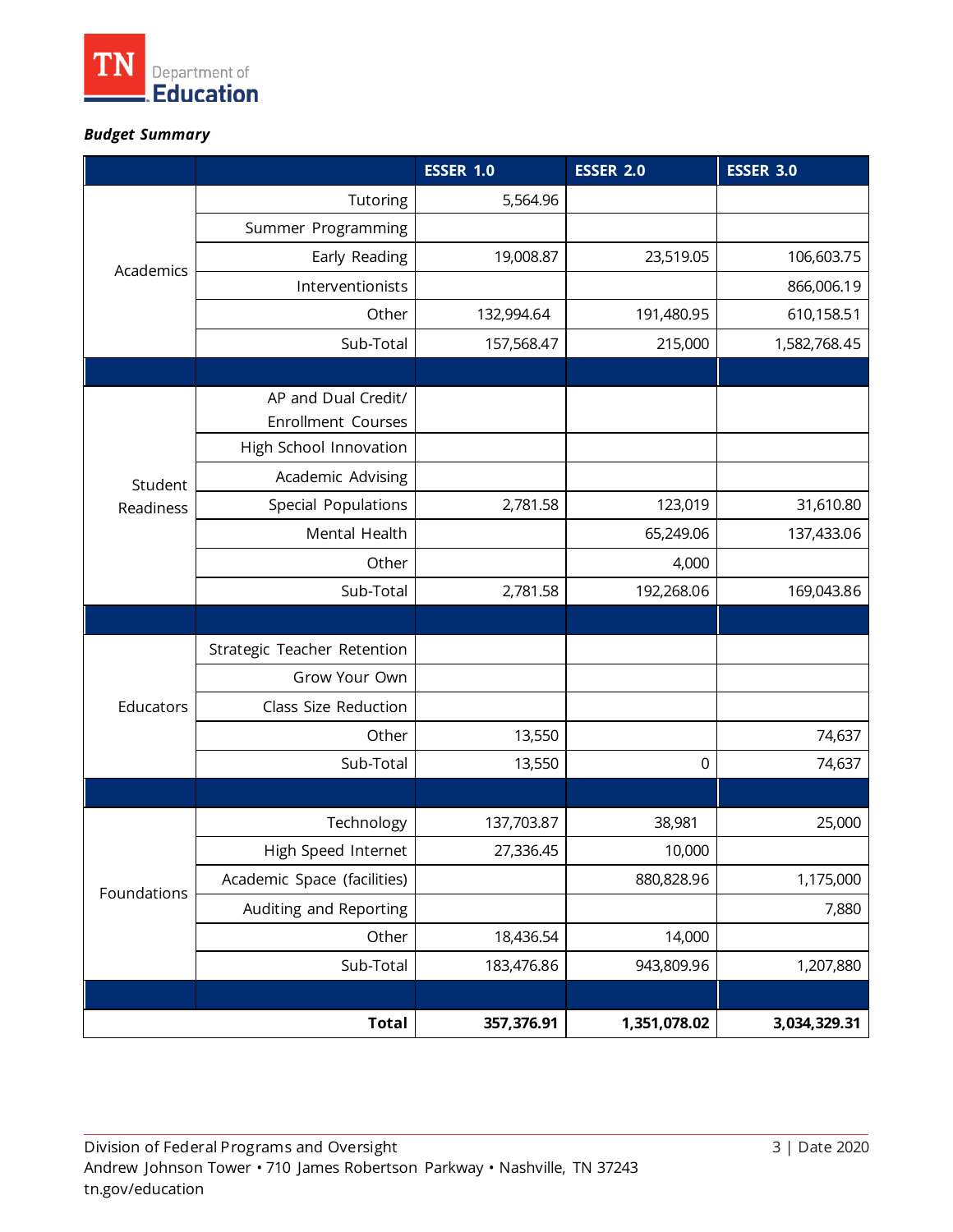

### *Academics*

1.Describe strategic allocations to accelerate **Academic Achievement**, including how allocations support the investments identified in the district's needs assessment:

Sweetwater City Schools is committed to building K-2 teachers' foundational literacy knowledge. The district accessed the free training resources available through the state department during the summer of 2021 which ensured that the educators had access to the latest research, its implications for instruction, and practical tools that showed them how to apply new learning in their own contexts. The training was a two-week series with the first week being an online module beginning in April of 2021 and the second week being an in-person training. Sweetwater City Schools worked in conjunction with Monroe County to support the in-person training. Furthermore, teachers are utilizing the Expeditionary Learning and Wit and Wisdom built-in summative and formative assessments within the modules provided by the curriculum. This will ensure rigor and relevance to all assessment measures throughout the year. In addition, it will increase the opportunities for more appropriate and meaningful data conversations for the school system's parents, students, and fellow teachers. Since the school system implemented a new math curriculum (Eureka Math) during the 2020-2021 school year in grades five through eight, there is a need for additional resources associated with that curriculum or with the needs of the students. Typically, the students don't often use manipulatives in grades five through eight but with the addition of a more robust curriculum there will be more of a need in the beginning. There will also be the need to print and distribute the open resource curriculum. This will be in the form of student workbooks and teacher manuals. It is clear that shifts are coming in math and the school system wants to be forward thinking as a district on how to best prepare the teachers and students to ultimately see better success rates. Since there is relatively new curriculum for both reading and math along with the fact that a higher percentage of students will be needing Tier II and Tier III services, it was determined that the additional funds will need to be utilized to ensure that the teachers are providing high quality instruction with fidelity (PD) and to provide adequate materials for them to use during their instruction.

### 2.Describe initiatives included in the "other" category

ESSER 1.0: funds (\$64,265.46) were used to purchase two programs- Renaissance, Star 360 and Aimsweb Plus; funds (\$11,629.18) were used to purchase the IXL program; funds (\$15,300) were used to purchase Nearpod for the schools; funds (\$40,000) were used to purchase the Virtual Program. Additional funds (\$1,800) were used to purchase Zoom Pro accounts in order for teachers to provide academic instruction (without a time limit- for multiple people) to virtual students.

ESSER 2.0: funds (\$110,000) are designated to purchase a medium sized bus to provide transportation from after school tutoring programs; funds (\$75,000) are designated to purchase computer programs (such as, IXL, I-Ready, etc); funds (\$6,480.95) are designated to purchase textbooks for students

ESSER 3.0: funds (\$209,166.51) were used/designated to purchase educational programs to be used at the various schools- Education Galaxy, Explore Learning, Generation Genius, Reflex Math, Eureka Math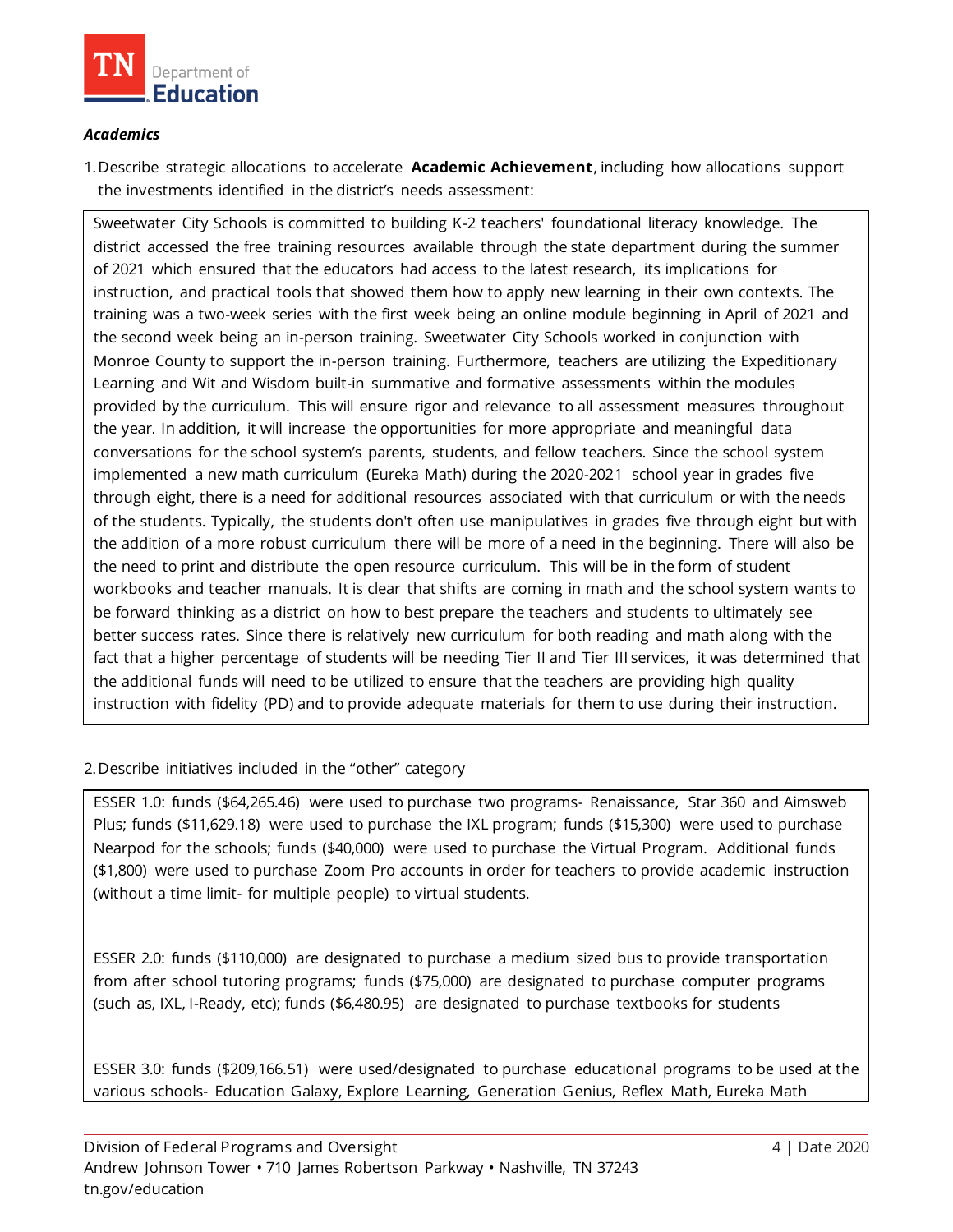

manipulatives, etc.; funds (\$400,992) are designated to purchase Boxlight Active Panels and additional Chromebooks for all schools

#### *Student Readiness*

1.Description of strategic allocations to support **Student Readiness** and the School-Related Supports necessary to access high-quality instruction, including how allocations support the investments identified in the district's needs assessment:

The following describes the process that will continue to be used to monitor the students in order to support student readiness: At K through 8th grade levels, Star 360 (reading and math) is administered. If a student scores above the 25th%, the student receives just Tier I services. If a student scores below the 25th% on either test, the appropriate Aimsweb Plus (reading and/or math) test, is administered. Based on the data collected from these Benchmarks, students are placed in the Tiers (I, II, or III). The instructional coach at each school works with the RTI Coordinator and intervention teachers and regular teachers to ensure that students are placed appropriately and receive the correct specific skill instruction. School level teams (instructional coach, RTI Coordinator, interventionists and regular teachers) meet every 4  $\frac{1}{2}$ weeks to analyze the data and make any necessary changes to a student's program. Progress monitoring is done using Aimsweb Plus and the specific subtest depends on the grade level and skill deficit area. In both reading and math, Tier II and Tier III students receive their intervention during a 30 minute intervention block. In reading (decoding and fluency), students in grades K-2 and grades 5-8 receive instruction with the SPIRE program. In grades 3 & 4, the TN Foundational Skills Curriculum is used for these skill deficits. In reading comprehension, in grades 2-5, ELL is used in the intervention classes. In grades 6-8, Language Live is used. In Tier II, Zearn is the math intervention used at all grade levels. In Tier III, the same instructional programs are used for the first thirty minutes. An additional 15 minutes of instruction is provided through computer based programs (Reading Eggs, Reading Horizons software, Math Seeds and Prodigy). Students with behavioral needs (prevocational, social/emotional and adaptive behavior) are followed through the RTI2B process. If additional supports are needed, then the school guidance counselor or school psychologist may be involved to provide intervention and/or a specific behavior plan. When the RTI teams meet and discuss the students' progress, other factors are also considered. There have been cases when students are consistently late to school and were missing their intervention services. The team decided it would be best to rearrange the child's schedule in order to make sure that the child was getting the support that he/she needed. Each instructional coach and RTI Coordinator review the data specific to the building. The system wide team (instructional coaches, RTI Coordinators and instructional supervisor) meet about once per month to discuss the services being provided, the efficacy of the interventions and any possible changes that should be made. Many students who experience phonological deficits also receive academic intervention services through one of the Tier II or III groups. When students only exhibit some weaknesses, the speech/language therapists have tried a few different techniques in order to try to help them before referring them for further evaluation. These techniques have included: providing the regular teacher different methods to use in the classroom and/or providing short periods of individual intervention with a specific child to help the student in the specific area of deficit. In these cases, the student's progress is monitored for a period of time to see if he/she can make progress without actually receiving special education services. Due to the fact that a high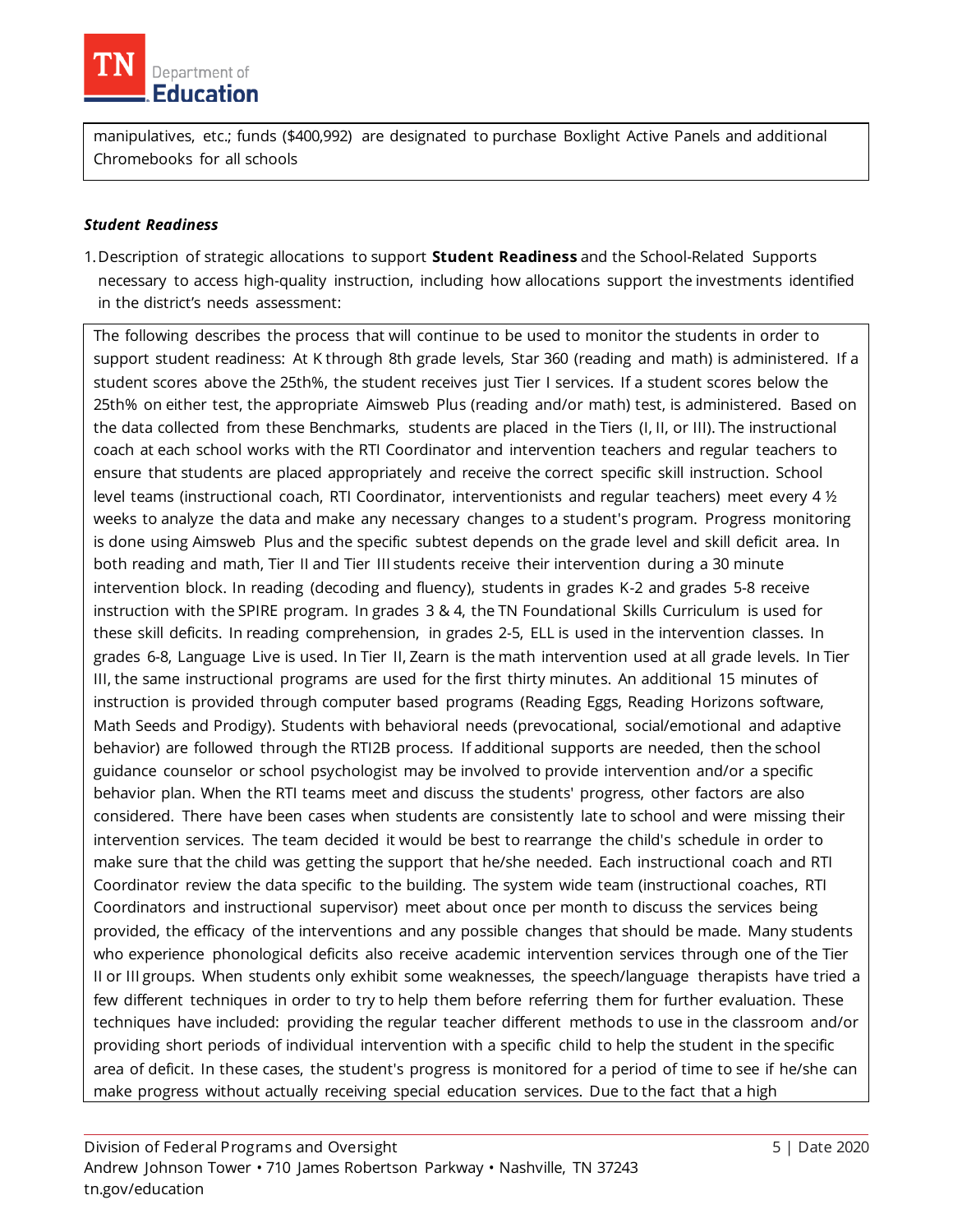percentage of the system's students have exhibited learning loss related to COVID 19, there has been an increase in the number of students requiring Tier II and III services. The need to provide high quality instruction in the intervention programs has prompted school personnel to invest in both reading and math materials (with very systematic instructional features) as well professional development (to ensure that the materials are used with fidelity).

## 2.Describe initiatives included in the "other" category

ESSER 2.0: funds (\$4,000) were used to purchase a Vision Screener in order to help maintain the physical/mental health of the system's students

## *Educators*

1.Describe strategic allocations to **Recruit, Retain and Support Educators and School Personnel**, including how allocations support the investments identified in the district's needs assessment:

The school system regularly has student teachers from Tennessee Wesleyan, Cleveland State, Tusculum and/or Lee University placed in one or more of the schools. During the 2020-2021 school year, the Instructional Supervisor and Human Resources Director participated in a virtual Job Fair at the University of Tennessee and a job fair at Lee University. They have also scheduled for the in person job fair at University of Tennessee in March 2022. The Federal Programs Supervisor regularly administers the Parapro Praxis Test and has regular access to potential candidates for parapro positions. As noted, the school system routinely supports people in their effort to transition from an assistant position to a certified position. The school system also participates in the Tennessee Internship Consortium which is a program that places school psychology interns in consortium member positions for their internship year. According to the most recent survey, 91% of the teachers reported a positive school climate. Since a high percentage of the teachers indicate that they feel that the school climate is positive, then the chance of maintaining highly effective teachers is better. It was also noted that 85% of the system's teachers report that they receive support toward long range goals. This includes leadership opportunities as well as transitioning people from assistant or intern positions to certified positions. This percentage is slightly lower than the previous year's survey. Teachers who are highly effective are provided leadership roles within the system. They may act as a mentor for a new teacher and/or a teacher who is struggling with academic expectations and/or classroom behavior management. School system administrators encourage all teachers to collaborate with each other in order to share ideas regarding effective academic and behavioral strategies and to pass on any areas of expertise (e.g. curriculum, technology, differentiation, scaffolding, etc.). When teachers engage in any activity beyond the scope of their contract, a number of incentives have been utilized; such as, stipends, comp time, and material/supply purchases.

## 2.Describe initiatives included in the "other" category

ESSER 1.0: funds (\$13,550) were used to purchase the Remind communication system to ensure all school staff and families receive up to date information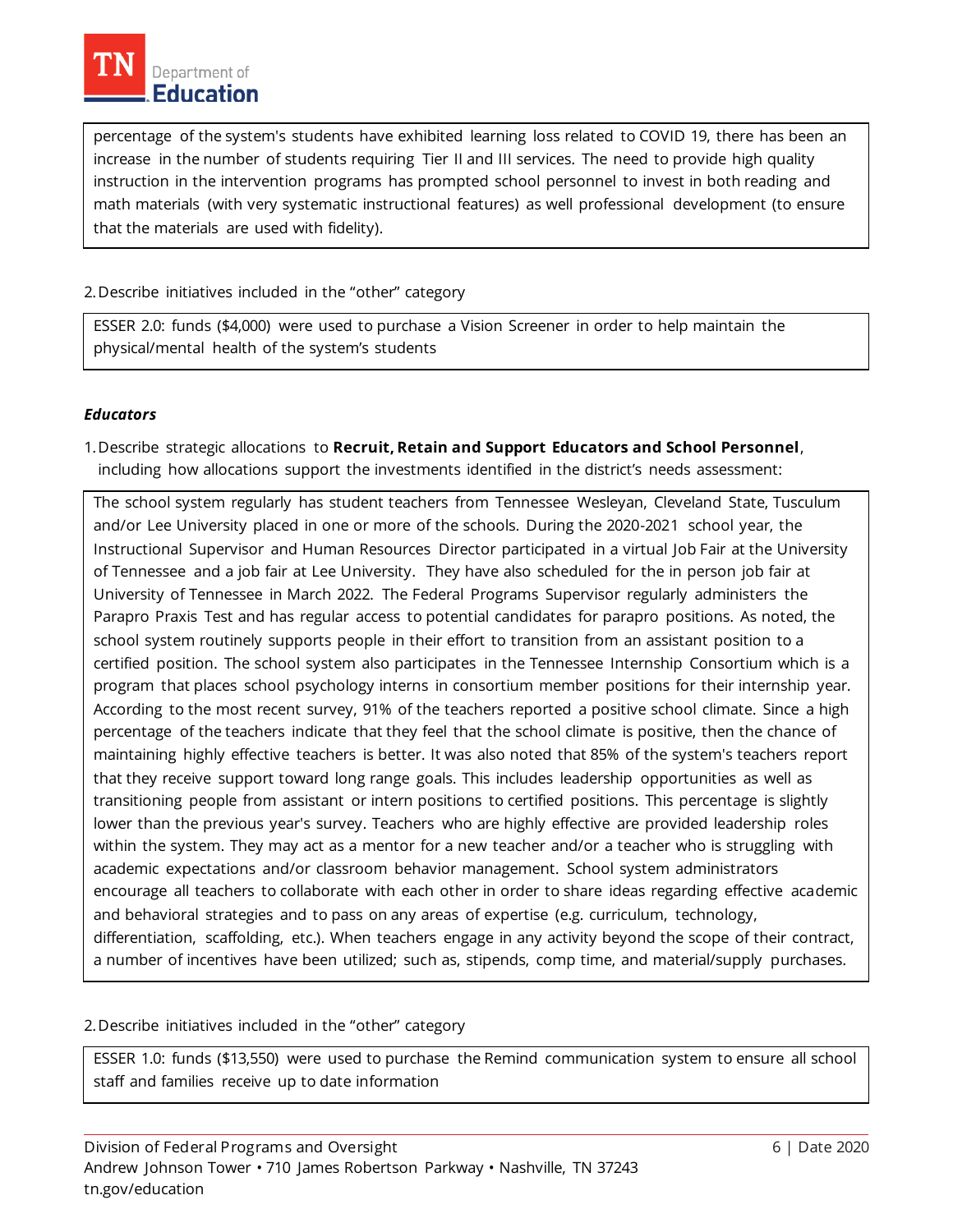

ESSER 3.0: funds (\$74,637) are designated for professional development activities (such as, TNTP support, inservices for purchased programs-Great Minds, Reading Horizons, etc.)

## *Foundations*

1.Describe strategic allocations to **Strengthen Structural Expectations**, including how allocations support the investments identified in the district's needs assessment:

Currently, the Sweetwater City School System has Promethean Boards in most of the classrooms at the four schools. The boards have allowed teachers to regularly incorporate technology into their instruction and students are more engaged when they can also use the boards. Both the school administrators and the teachers at all four schools have indicated that they would like the promethean boards to be upgraded to the Boxlight technology. The new technology allows multiple students to participate in the interactive activities in their own space. It was determined that this is more important now with the continuing concerns related to the increase in COVID-19 cases.

At this time, most students in the school system have a chromebook. Since the initiative was started several years ago, many of the chromebooks are older and do not work properly (missing keys, no longer hold a charge, broken screen, etc.) and they will need to be replaced. Due to the need to ensure that all students have a working chromebook in the event of a quick decision to quarantine or close schools related to COVID-19 it was determined that additional chromebooks should be purchased.

It was determined that it would be imperative to maintain a safe and healthy environment in order to ensure that all stakeholders (administrators, teachers, staff, parents and students) are able to remain in school with fewer absences. This is directly related to having a positive effect on academic achievement for several reasons: If the school buildings/facilities are in disrepair (which could cause accidents, sickness, etc.), then a higher absentee rate for all school personnel and students can occur which would adversely affect academic achievement. Teacher absences create a disruption in instruction because substitutes are not able to provide the high quality instruction that would be given by the teacher, Student absences directly affect their own learning (particularly if several days are missed due to quarantining).

Consequently, the following strategies will be implemented to help in this area: All of the proposed facility upgrades are designed to create more energy efficient and healthy school environments. In order to assess the effectiveness of the upgrades, the school system's attendance rate will be reviewed throughout the school year as well as from one year to the next for several years. The goal is to reduce the absenteeism rate related to student and/or school personnel illness. The Coordinated School Health supervisor and the LPN/nurses will maintain documents relating to the number of COVID-19 cases, quarantines, absence rates, etc. throughout the 2021-2022 school year. These records should help to allow school personnel to compare how the Sweetwater City School System is doing with other school systems and the state as far as number of cases.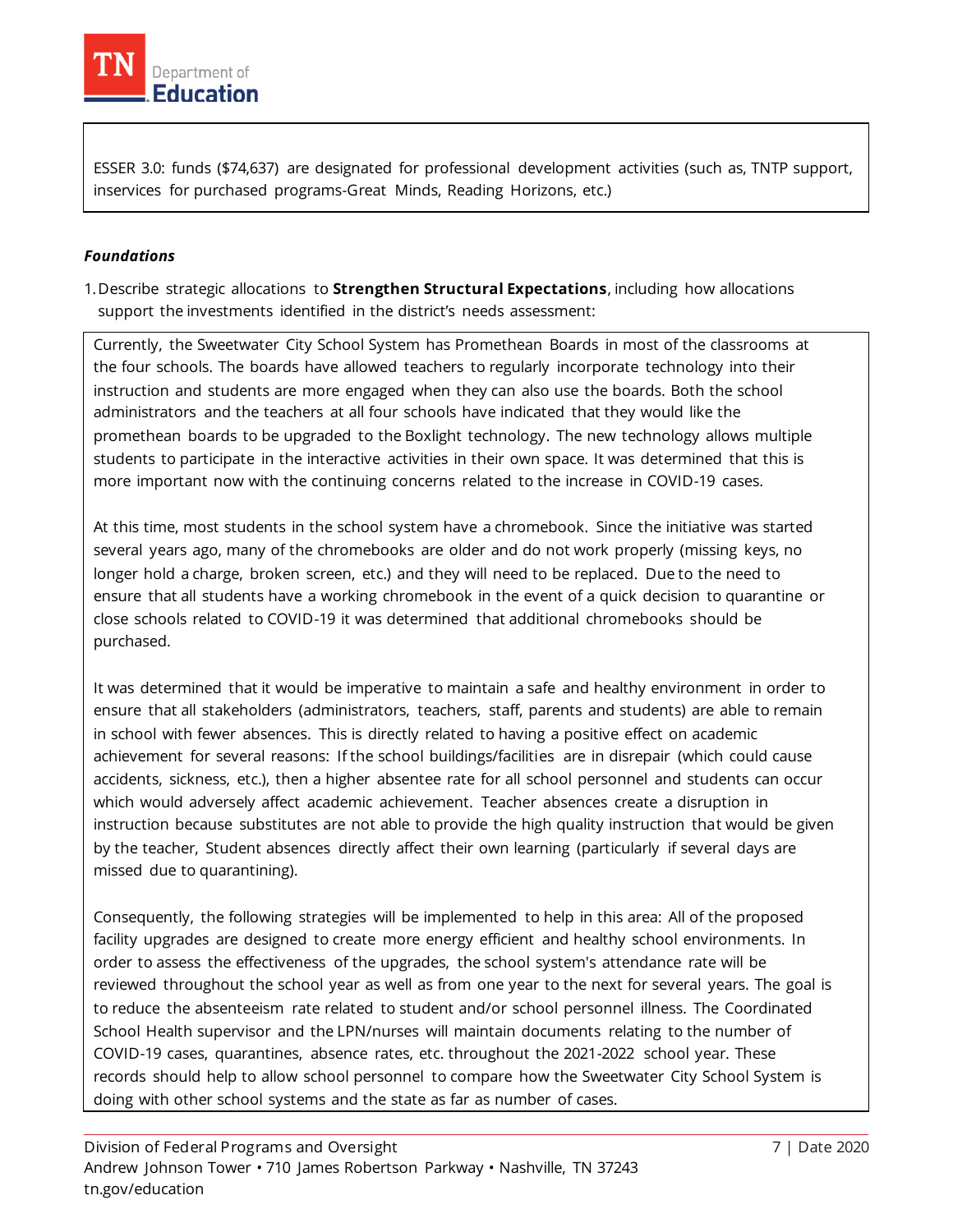

#### 2.Describe initiatives included in the "other" category

ESSER 1.0: funds (\$9,256.82) were used to purchase plexiglass dividers, gloves, masks and water coolers for all schools; funds (\$9,179.72) were used to purchase cleaning supplies, sprayers and disinfectant wipes

ESSER 2.0: funds (\$14,000) are to be used for custodial supplies and replacement of plant operation equipment

## *Monitoring, Auditing and Reporting*

1.Outline how the LEA is continuing to actively monitor allocations; conducting interim audits to ensure an appropriate application of funds; collecting and managing data elements required to be reported; and reporting this information to the community.

The ESSER point of contact will maintain the records related to ESSER 3.0. This will include the current budget and Purchase Order documents (which will include the completed requisition form, bid or quote, packing slip and invoice). At the end of each month, the finance director will provide a copy of the expenditure report to the ESSER point of contact. The ESSER point of contact will then make sure that the expenditure reports match the Purchase Order documents. If there are any discrepancies, the ESSER point of contact person will investigate it and fix whatever is inaccurate in order to ensure that everything matches. This process ensures that there will be continual monitoring of the funds being expended, an assurance that the system is purchasing what is in the budget and no line items are exceeded. When the finance director needs to request reimbursements, copies of all purchase documents will be forwarded so that they can be uploaded with the request.

2.Describe how the LEA will meet the requirements to spend 20 percent of ESSER 3.0 on direct services to students to address learning loss or indicate participation in TN ALL Corps.

When the instructional supervisor, school administrators, and instructional coaches met before the school year started, they worked on school schedules and grouping for each school. During this process, it was noted that a high percentage of the school system's student population would need intervention support (either Tier II or Tier III). A review of the data indicated that many of the students enrolled in the virtual program during part or all of the 2020-2021 school year. Furthermore, many students missed instructional days due to quarantining and/or school closure. It was determined that, as a result of COVID 19, there would be more students who would require extra support throughout the 2021-2022 school year. Consequently, the following expenditures are needed to provide this extra support.

Funds have been used to purchase Geodes for the Wit and Wisdom reading program that is being used at Sweetwater Primary School. Geodes are Readables, a unique type of text in which specific decoding strategies are coupled with content and vocabulary, resulting in wonderfully rich books. While most early literacy books are quite basic, Geodes are rich with facts and ideas that spark students' curiosity about the world around them. The books will allow teachers to scaffold their instruction by using them during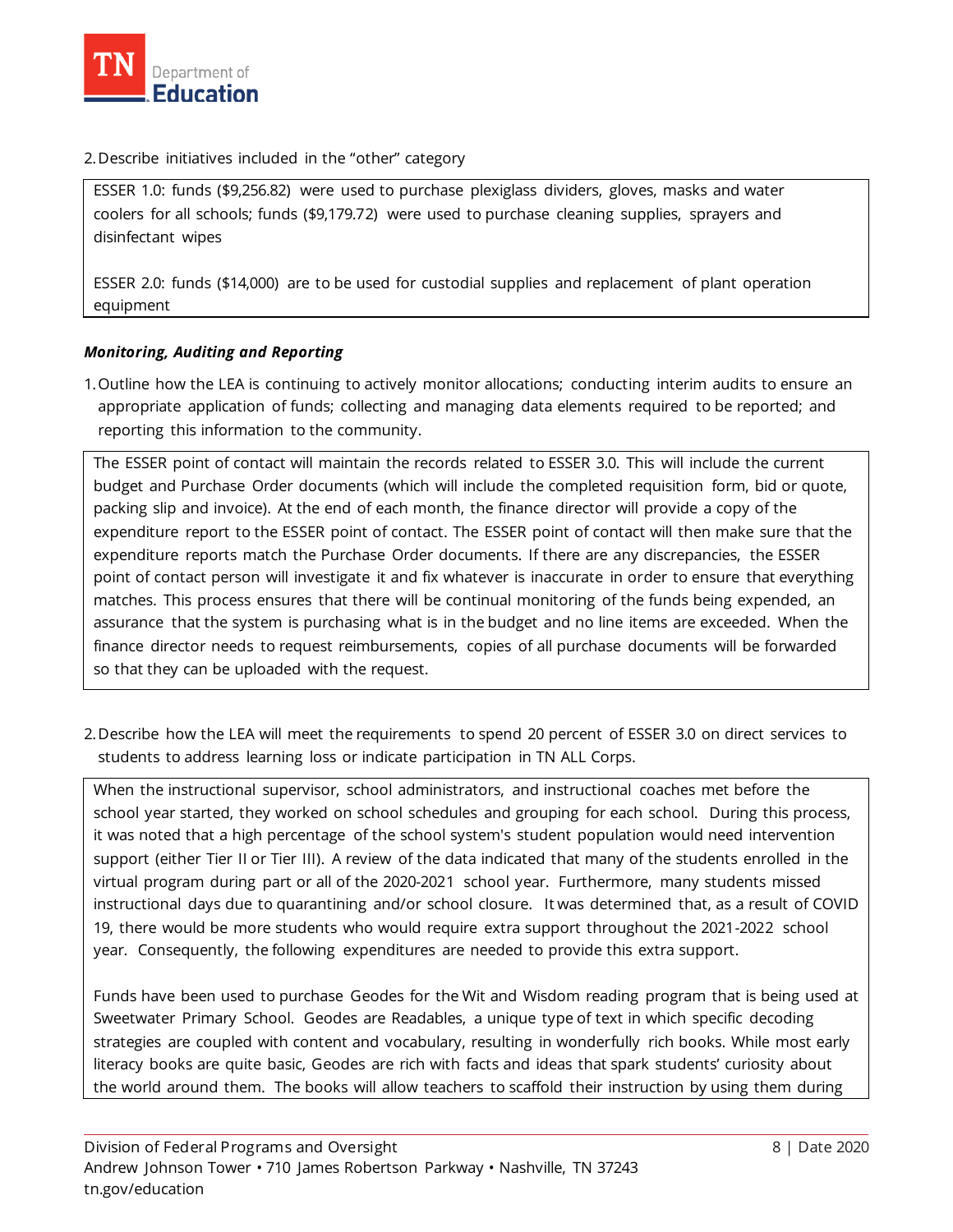small group reading practice with students at different levels of early literacy. The use of the books will ensure that students in Tiers II and III receive high quality instruction in decoding and basic reading skills in order to close the gaps that are related to COVID-19. In order to avoid any more learning loss, students will also be able to take the books home to have additional practice with their parents. In order to ensure that the SPS teachers use the Wit and Wisdom early literacy/reading program and accompanying Geodes with fidelity- particularly with Tier II and Tier III students, a training was provided in September 2021. This training focused on the scaffolding of this program and how to support "at risk" students.

Funds have been used to purchase several computer programs designed to address the learning loss that has occurred in reading, math and science. The programs (requested by the school administrators and instructional coaches) incorporate assessments (pre, monitoring and post) and instruction at each student's level based on the data attained from the assessments. As indicated with other purchases, the programs will be used to ensure that the students in Tier II and III receive instruction in their specific skill deficit in an effort to close the gaps in their learning. The following programs have been requested: Education Galaxy (3 year subscription)- reading and math instruction for grades 3 & 4; Reflex Math (3 year subscription)- math instruction for grades 3 & 4; Generation Genius (3 year subscription)- science instruction for grades 3-8. Based on the 2021 TCAP data, the students did not exhibit adequate gains in science. Due to the school closure in spring 2020 and interrupted instruction in 2020-2021( related to quarantining and school closures), it is felt that the students experienced difficulty learning the science concepts which created gaps in their learning. Since the intervention programs focus on reading and math, it was determined that a science program should be provided for the students who are experiencing difficulty understanding the grade level concepts.

Funds will be used to purchase supplies and materials for two science labs- one at Brown Intermediate School and one at Sweetwater Junior High School. As noted previously, the 2021 TCAP results document that the students in grades 5-8 did not meet the targets in science. The school administrators and instructional coaches determined that this occurred because of the lost instructional time over the last two years related to COVID-19. Throughout last year, the intervention services focused on reading and math. It was determined that, in order to also focus on science and to help the students gain a better understanding of the concepts, the previously mentioned science program would be used as an intervention support to the regular science text. Additionally, a science lab at each school would be used to provide hands on instruction to further help the Tier II and III students close the gaps in learning and have a better understanding of the concepts.

Funds have been used to purchase math manipulative kits for the Eureka math program that is being used in grades 5-8. Since many students (particularly students in Tier II and III) tend to respond better to more interactive instruction, it was determined that the manipulative kits would be beneficial in ensuring that the students gained a better understanding of the concepts being taught in math. Funds have been used to purchase math textbooks for the elementary grade levels. At this time, the students appear to be exhibiting more gaps in math and require more intervention services due to the sequential nature of the subject and the missed instructional days due to COVID-19.

Funds for 6 part time- 5 hour (4.62 FTEs) interventionists and one full time (1.0 FTE) interventionist in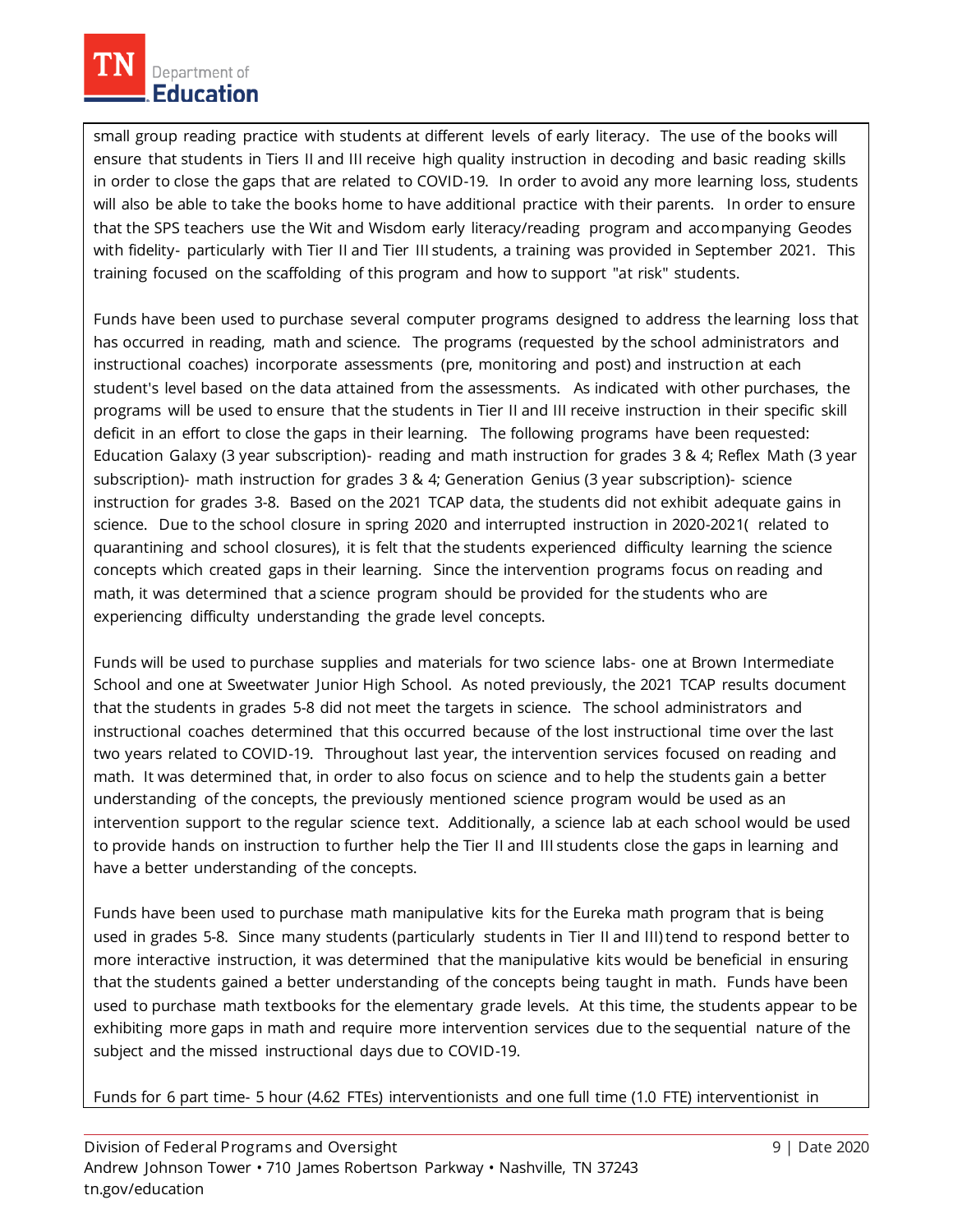order to provide additional instructional support to at risk students due to loss of learning related to required quarantining as well as possible deficits noted when students chose virtual learning instead of in person instruction during the 2020-2021 school year. During the 2021-2022 school year- two part time interventionist positions will be added to the RTI2 staff at three of the schools (SPS, SES & SJHS) and one full time will be added at Brown Intermediate School. Based on results from the 2021 TCAP Assessment and beginning of the year Benchmark Assessments in both reading and math, school teams will determine which students need additional support and in which subject area. These decisions will be used to determine the interventionists' schedule at each school. The Sweetwater City School System has already purchased high quality reading and math instructional materials that are currently being used in the intervention programs.

Funds for four (4.0 FTEs) RTI2 coordinators in order to provide support at each school. These coordinators will be responsible for ensuring that an intervention schedule is in place and followed with fidelity. This person will also be tasked with making sure that the high quality instructional programs are being provided with fidelity. Additionally, this person will monitor the students' progress and maintain the records.

Funds (\$500,000) have been set aside to fund the school district's contribution toward the TN ALL Corp Partnership. District personnel (Instructional Supervisor, Principals and Coaches) will determine which model will be most appropriate and will collaborate to finalize the details and expenditures.

Prior and post assessments will be utilized to gauge the effectiveness of student learning during the 2021- 2022 school year. A comparison of the reading, math and science 2021 TCAP test results with the 2022 TCAP test results will also be made. The instructional programs will align with the academic goals of the district.

## *Family and Community Engagement*

1.Describe how the LEA engaged in meaningful consultation with stakeholders in development of the revised plan.

Several methods were used in order to attain input from the school system's stakeholders. The original recommendations focused on improving school buildings (HVAC in schools and cafeterias, gym floors, parking lots, bathrooms), technology (upgrading Active Panels, better chromebook management system, access to online learning) and instruction (different computer programs, textbooks- so all students can have their own and be able to take them home, improved communication with teachers- particularly, if a child has to be home due to quarantining and/or school closure). Many of these items were included in the budgets. Since there have been amendments to the ESSER budgets, there have been regular conversations with the school system's stakeholders (community members, board members, school administration and teachers and families). As the year continues to progress, another survey will be posted (with the hope of attaining more input) and principals and teachers will be asked for additional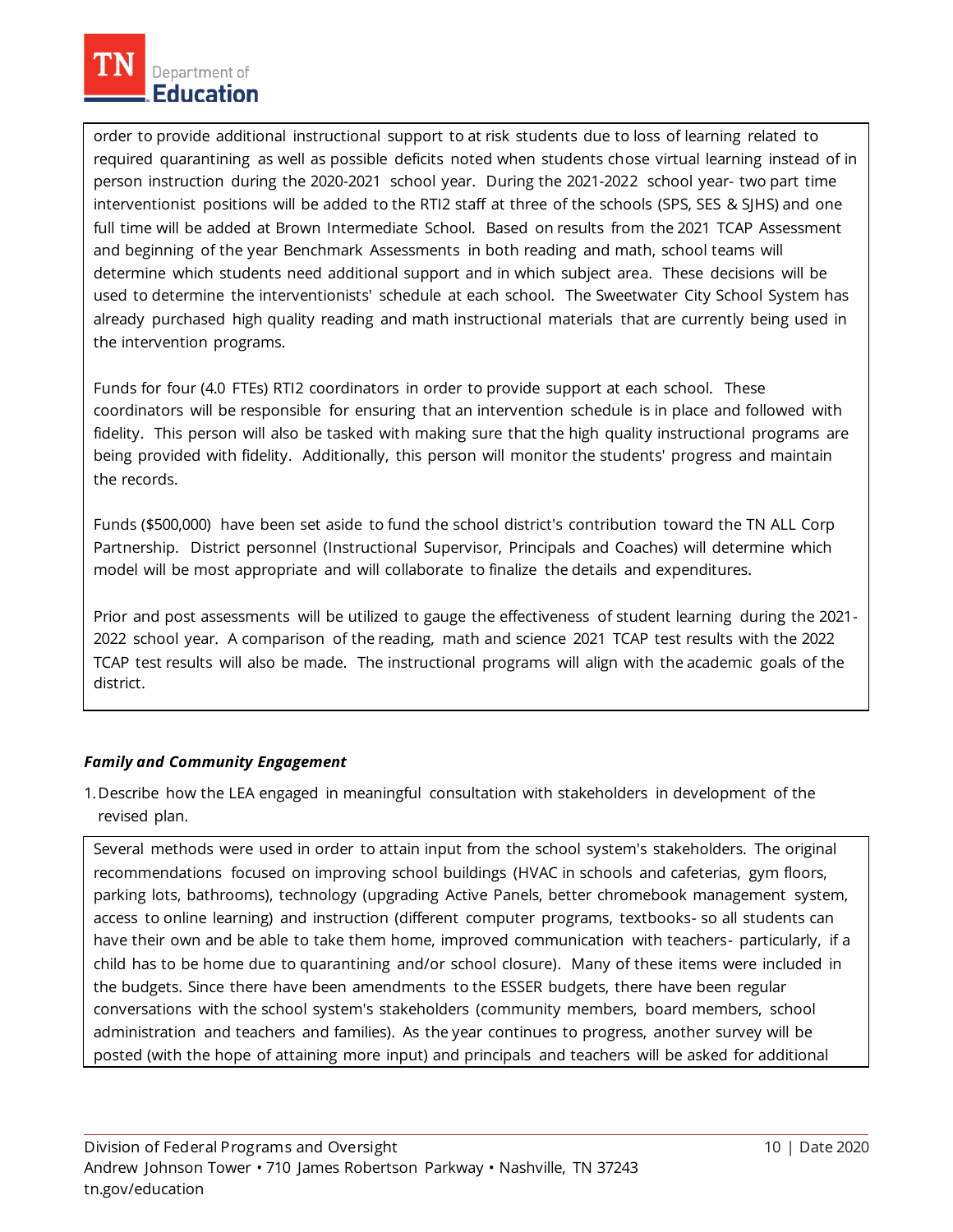

input. The executive PTO board meets quarterly and the topic has been regularly included at these meetings as well.

2.Describe how the LEA engaged at minimum 10% of the total stakeholders engaged vs. responses received in the development of the revised plan.

All of the documented meetings (health department, PTO, school system leadership team and board meetings) have focused on the school system's instructional practices, health and safety policies, and the emotional well-being of school system personnel and students throughout this unprecedented school year. Since there have been new strains of the virus (which have caused many policies and procedures to be updated) and the school system is committed to providing high quality and consistent instruction to the students, the main topic of conversation during these meetings is COVID-19 and ways that school system employees can maintain the high standards. These meetings include many different stakeholders from a variety of the interest groups within the community. Therefore, it is felt that at least a minimum of 10% have been informed and included in the discussions regarding the school system's needs, spending plan, and recommendations for the entire educational program in the Sweetwater City School District. As these groups continue to meet and additional recommendations are made for the ESSER funds, the individual plans will be amended as deemed appropriate.

3.Describe how the LEA engaged a representation of a diverse population of stakeholders.

Initially, the school system attempted to attain feedback from a diverse population of stakeholders by using the on line survey. As noted, there were representatives from several interest groups, but not many from each group. Continued efforts to attain comments/suggestions have been made with the meetings at the health department, PTO, and school system leadership (which principals and assistant principals are encouraged to bring feedback from school staff, students and parents). As noted, another on line survey will be developed and posted within the near future.

4.Describe how the LEA used multiple modes of engagement (such as surveys, scheduled in-person or virtual meetings, town halls) to gain input from stakeholders in development of the revised plan.

In order to attain as much feedback as possible (when first developing the plan), the school system initiated the process with an on line survey. Unfortunately, not many people provided responses. It was noted that all interest groups were represented (families, community member, SCS employees, students, elected official);

However, not very many from each group completed the survey. As noted, several of the suggestions were included in the spending plan. Throughout the 2021-2022 school year, the local health council, including the school system's Coordinated School Health Coordinator, meets regularly to discuss policies and practices related to COVID-19 and any suggestions regarding additional expenditures that need to be made with ESSER funds are presented to the ESSER Committee. As noted, the Sweetwater City Schools PTO meets quarterly and they regularly discuss what may need to be changed and/or added to the spending plan. The school system's leadership team (Director, Instructional Supervisor, Federal Programs